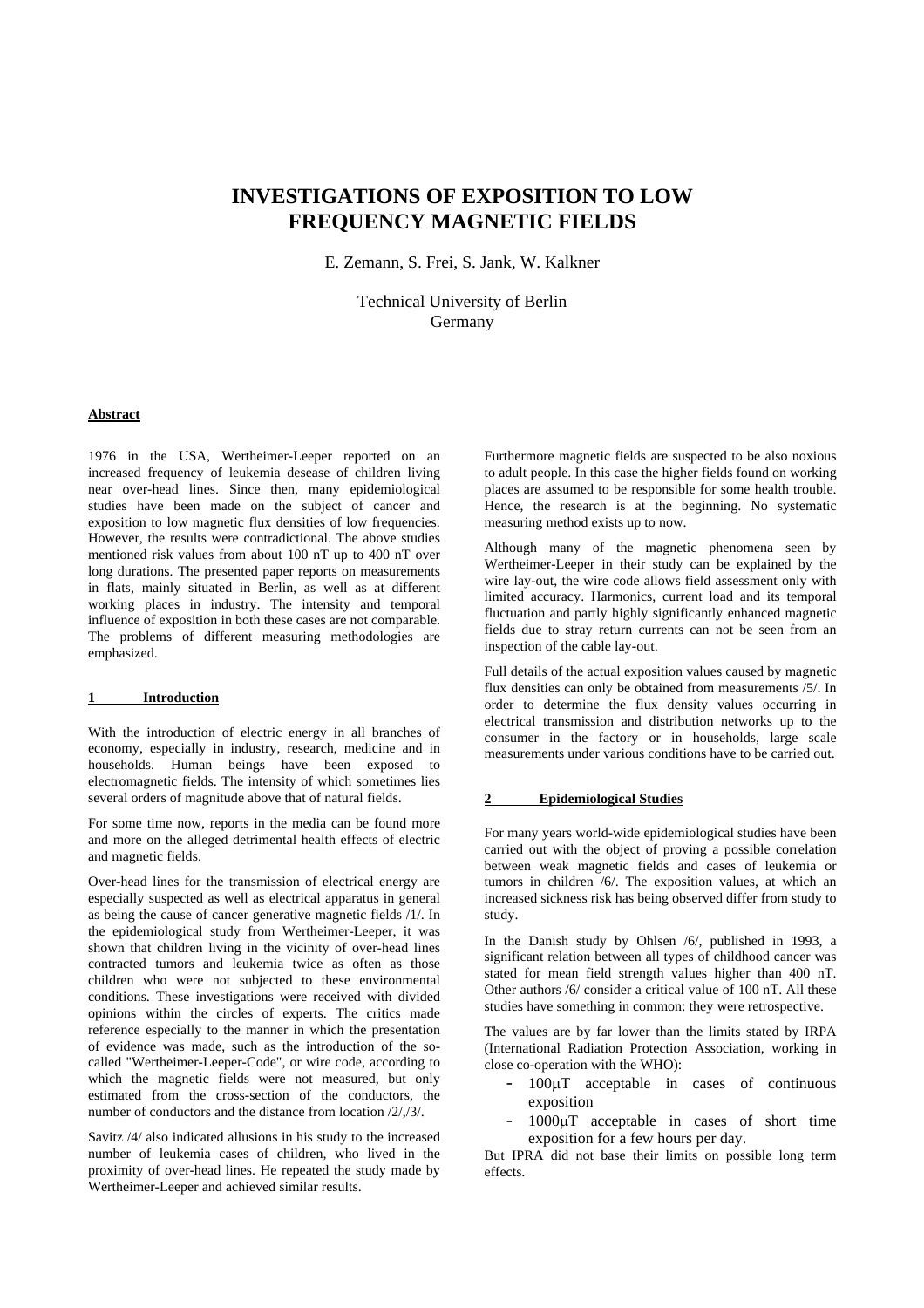#### **3 Measuring Methods**

The magnetic field in the human environment varies extremely depending on time and space.

Every method of recording the magnetic field in investigations to prove any health effects is not unambiguous right or wrong, due to the lack of knowledge about the effects caused by magnetic fields in the human body. The investigations deal with the so called "window effects" /8/ or refer to combined effects with the earth's magnetic field show the difficulties in measuring the fields. At the moment there is no quantity (amplitude, mean, harmonics, polarisation and so on) which correlates clearly with e.g. the appearing of cancer.

In the event of long-term effects being presumed, the total field dosage (exposure time integral) as an exposition criterion should be assumed. This assumption has been used as a basis in the previous epidemiological studies. It has been reported that various exposition criteria (e.g. mean value, geometric mean value, median) correlate with each other /2/,/9/,/10/.

For the purpose of monitoring the numerous measurements at various locations and at different times, the EMDEX exposure system, developed in the USA by ENERTECH, supported by the EPRI (Electric Power Research Institute) was employed /7/. With this instrument, only a time dependent measurement is possible. To record fields along a measurement path, the device is mounted on a wheel. The covered distance is recorded by the EMDEX system. The values are sampled every 30 cm. The EMDEX-measuring system records magnetic fields in a frequency range from 40 Hz up to 800 Hz.

## **4 Measurements Carried Out**

Measurements were made in houses and at working places in industry. The results show, that the exposition values which occur in households basically differ from those occurring in industry with respect to course and amplitude. The essential differences are described in the following passages.

# **4.1 Measurements in private dwellings**

To get the neccessary information of the field intensity two different kinds of measurements have been carried out according to Stamm /10/:

**- Spatial distribution** 

A typical measurement path is shown in Figure 1.

**Temporal distribution In** every measured flat two field sensors were placed for 24 h in the center of a room frequently used by the child (e.g. living room) and near the pillow of the child's bed. A typical position of the places for the EMDEX-System is shown in Figure 1. The EMDEX-System was adjusted to take every 10 seconds a field-value.

The magnetic field in detached houses are uninfluenced by other tenants or neighbours. For this reason this type of measurements were used as a comparison to data gained in



**Figure 1:** *Example for taking field measurements in a flat*

large blocks of flats in districts with high population density. In a total number of 26 detached houses the temporal and spatial distribution were measured. A typical cable lay out and the associated measurement result are shown in figures 2 and 3.



**Figure 2**: *Cable lay-out in the vicinity of a typical detached house*

As the transformer station was 200 m away its influence was negligible. The individual houses were supplied from a radial circuit. The distance to the neighbouring houses is 15 m.

The result of a 24 hour-measurement in this detached house is shown in Figure 3.



**Figure 3:** *Magnetic flux density in a detached house over a 24 h period.*

The curve shows distinct day and night phases in the flux density trace. The maximum, minimum, median, average values considered as criteria for exposition are low when judged as absolute values. Furthermore, they are also low when related to the value of 100 nT, which has been observed by several epidemiological studies as an approximate threshold for the occurrence of leukaemia with children /6/.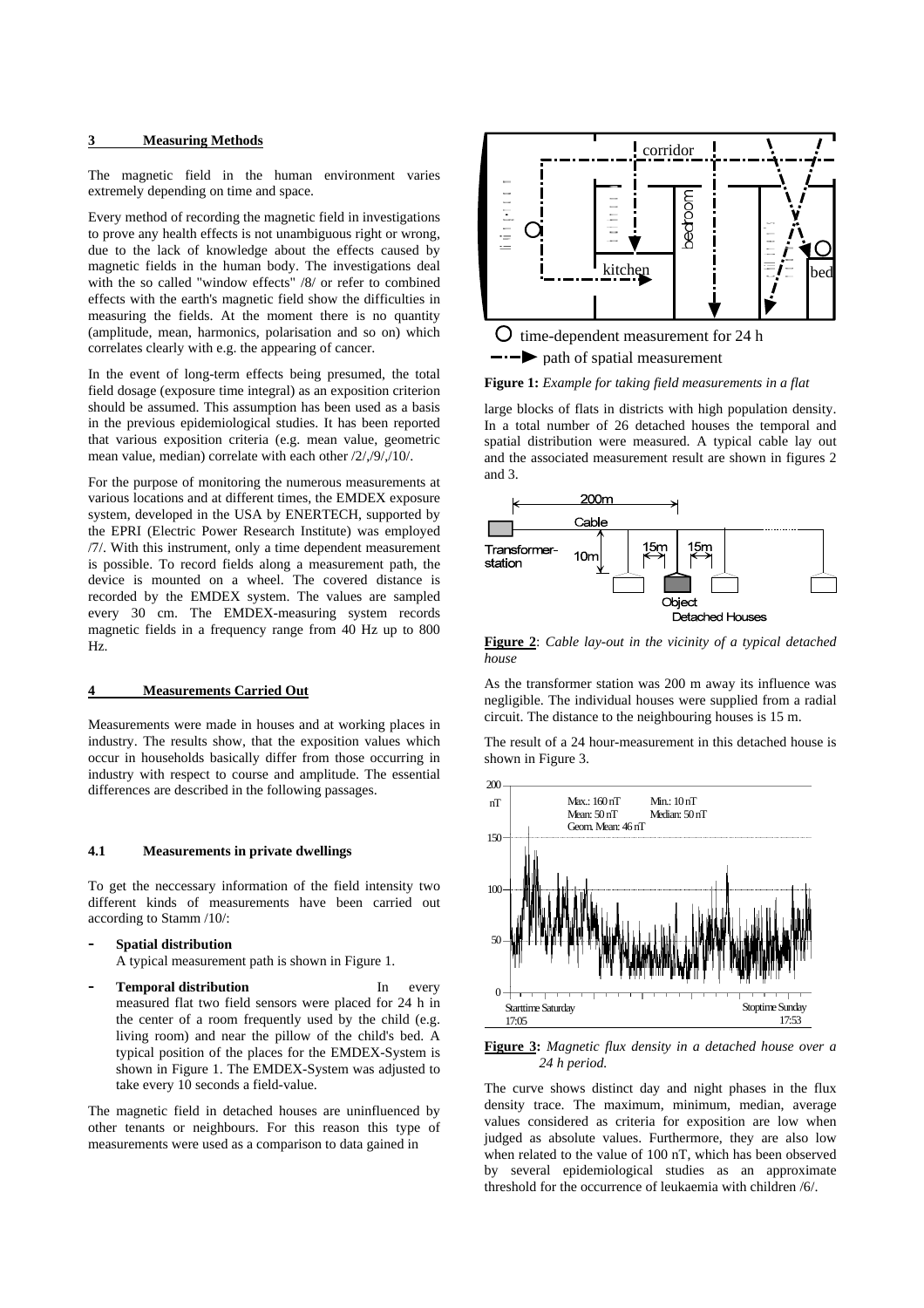Two construction types of multi family housings are typically for Berlin and of course the detached houses in the suburban parts:

- i) 5-6 storey houses constructed before World War II. (referenced as 'old houses')
- ii) High rise blocks of flats of 6-25 stores constructed in the seventies and eighties mainly in suburban areas of high population density (referenced as 'high rise')
- iii) Detached houses as mentioned above

Of the numerous measurements taken up to now, 76 flats could be clearly assigned to this classification. The gained values are tabulated below:

| Magnetic           |                  | high rise | detached | old      |
|--------------------|------------------|-----------|----------|----------|
| field values       |                  |           | houses   | houses   |
| $\lceil nT \rceil$ |                  | $N = 27$  | $N = 26$ |          |
|                    |                  |           |          | $N = 23$ |
| spatial            | mean             | 96.7      | 53.7     | 136.3    |
| distribution       | std <sup>4</sup> | 109.5     | 41.3     | 183.4    |
| temporal           | mean             | 41.8      | 46.4     | 80.6     |
| distribution       | stdʻ             | 70.8      | 58.8     | 81.8     |

**Table 1:** *Magnetic field exposition in different types of houses.*

The field values in detached houses are the lowest of all groups. From these measurements follows the dependency of the fields on the population density. The population density rises in the following direction: single houses, high rise blocks and old houses.

The extrem high standard-deviation of the measurements in old houses is caused by the two different kinds of electrical installation in the older flats, some are renewed others not. Older installations produce, due to the insufficient division of neutral and gas- or water-pipes high stray currents. Increased magnetic fields were found in the vicinity of gas and water pipes.

The results of some of these measurements made in residences of large blocks of flats are shown in Figure **Fehler! Textmarke nicht definiert.**.

For each of the 10 residences, symbols in the legend from top to bottom indicate: maximum, 95%-, 75%-, 50%-, 25%- and 5%-percentile, minimum, algebraic mean value.

Typical for these measurements is the weak distinctive transition between the day and night phases with a short minimum during the night. The values are appreciably higher

 $\overline{\phantom{a}}$ 



**Figure 4:** *Magnetic flux density in apartments of different blocks of flats; Measuring duration 24 hours* 

than those of detached houses. The arithmetical mean and median reach 400 nT even if the electrical appliances in the flat were switched of. The high values were caused by close transformer station or the location of the main feeders.

#### **4.2 Measuring at working places**

Although the main purpose of the study is the investigation of childhood cancer, important aspects of measurement methodology can be learned by looking at similarities and differences between field exposition in flats and at working places.

Numerous measurements were made at working places in various planning- and manufacturing areas. Magnetic fields in flats can be looked at as noise, i.e. many sources superimpose. For that reason, fields can be assessed by mean values or similar mathematical calculation-methods. The fields in working places can often be directly traced to a single piece of machinery. This causes a by far more severe spatial and temporal, variation making the field description more difficult. The amplitude also covers a broad spectrum. Furthermore, harmonics must be taken into account.



**Figure 5:** *Magnetic flux density of different tool machines* 

# **4.2.1 Amplitude**

The amplitude of low frequency magnetic fields in industry varies strongly. The upper limit was not found out due to the

<sup>1</sup> The median value of all 10 s intervall samples was calculated for each flat. The data shown are the mean value of all N medians. <sup>2</sup> Standard deviation of all N medians.

<sup>&</sup>lt;sup>3</sup> The median value of all 30 cm intervall samples was calculated for each flat. The data shown are the mean values of all N medians.